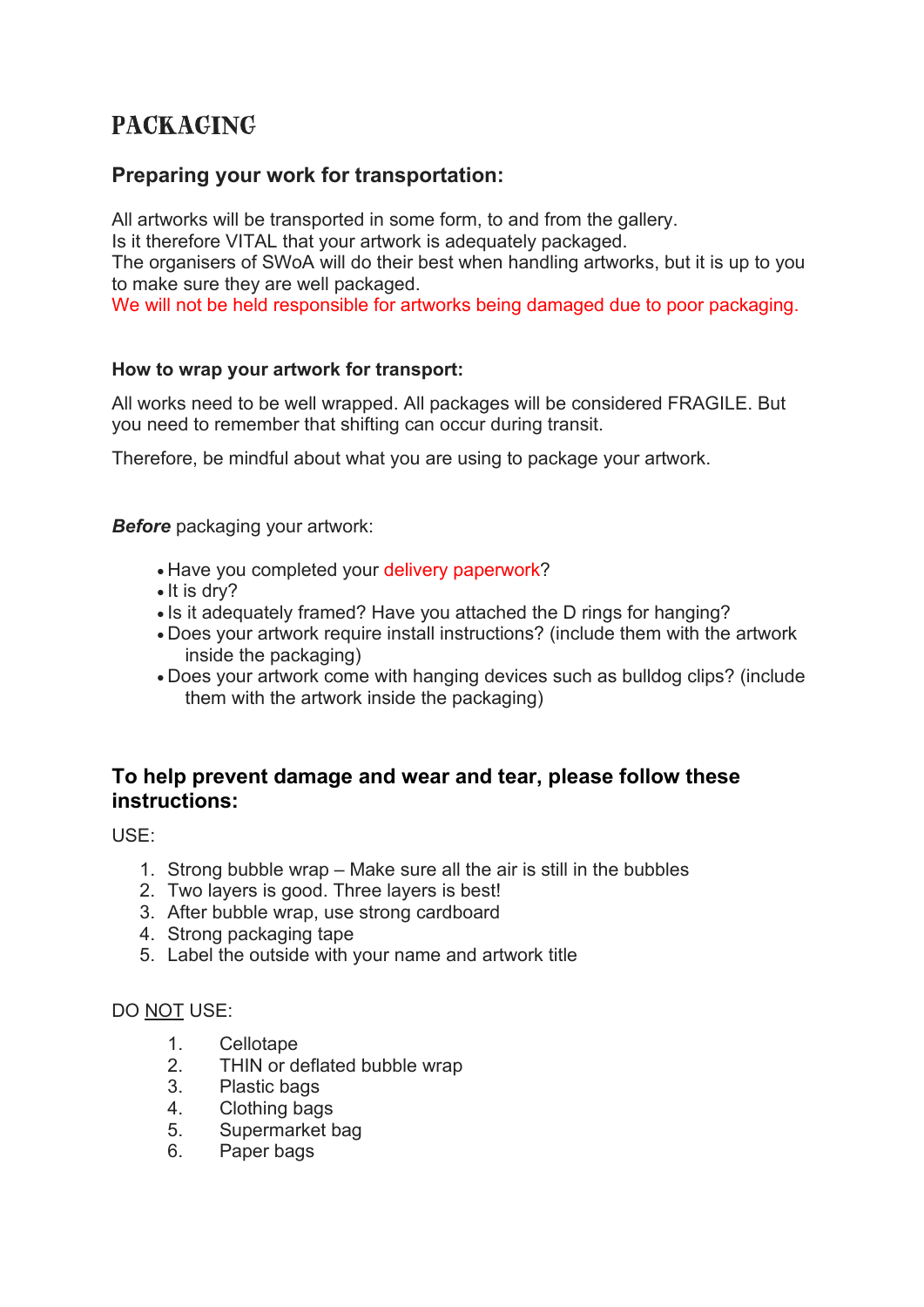

### **For canvas, works on board:**

- 1. Use strong bubble wrap
- 2. Wrap the entire canvas or board in bubble wrap, with the bubbles facing 'out'
- 3. Secure the corners and side with masking tape. Don't use an excessive amount of masking tape as we may need to cut the bubble wrap, which we don't want to do.
- 4. Add another layer of bubble wrap and secure with masking tape
- 5. Apply cardboard corner protectors
- 6. Wrap your artwork in strong cardboard. You can either use 'used' boxes from the supermarket, otherwise visit your local courier to purchase a box. The box will fit snug against the bubble wrap
- 7. Label the box clearly with your name and artwork title

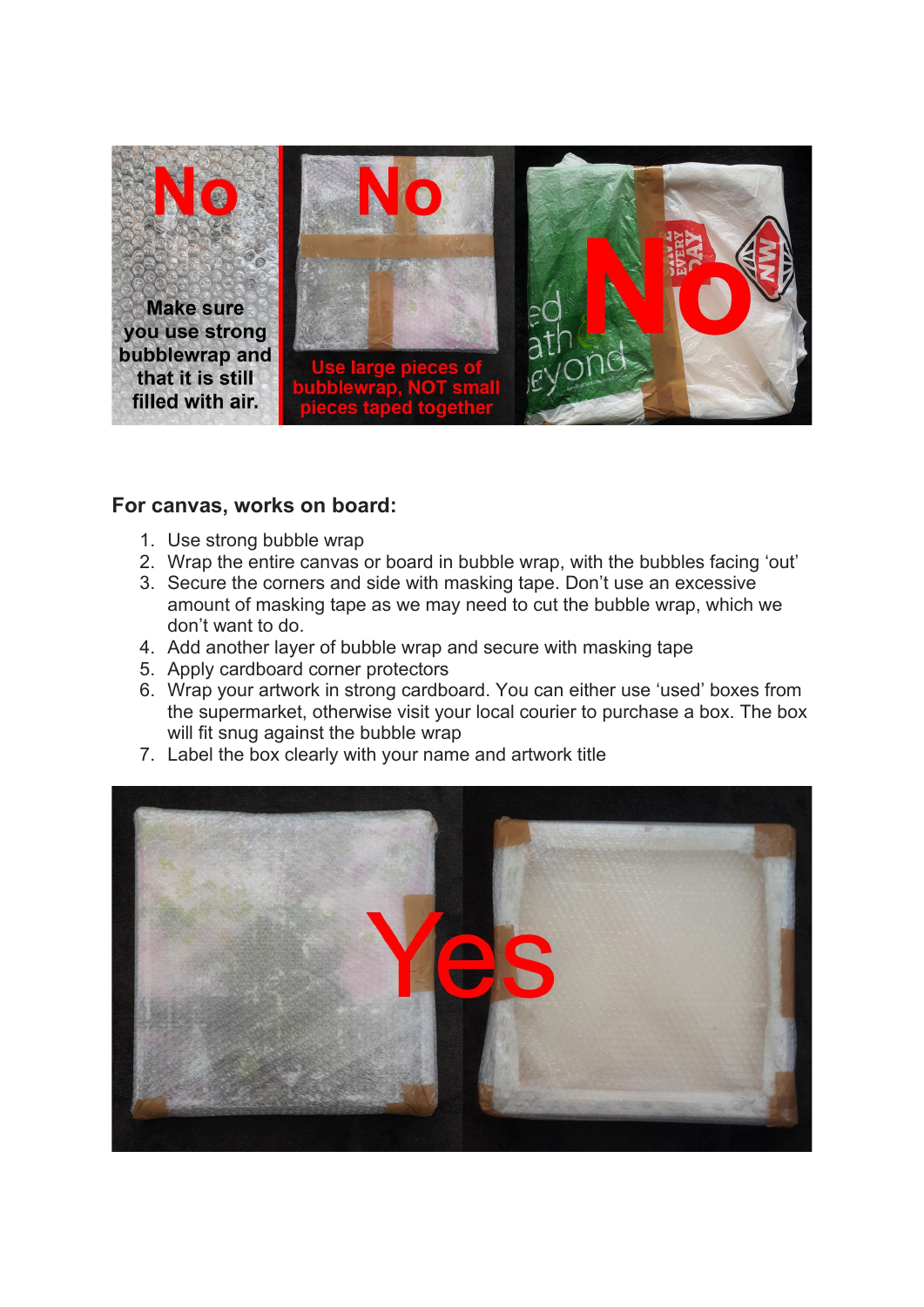

*Note: Triple-packaging your artwork serves as a shock absorber and helps prevent punctures through the canvas.*

#### **If you are sending a work framed with glass:**

- 1. Purchase glass protection tape
- 2. Apply glass protection tape on the glass over the WHOLE of the glass, cutting to size. If the glass does happen to break during transit, the glass protection tape prevents shards of glass falling onto your artwork. It also allows for an easier clean up and getting your work reframed.
- 3. Wrap the entire framed work in heavy duty bubble wrap, with the bubbles facing 'out'
- 4. Secure the corners and side with masking tape. Don't use an excessive amount of masking tape as we may need to cut the bubble wrap, which we don't want to do.
- 5. Add another layer of bubble wrap and secure with masking tape
- 6. Apply cardboard corner protectors
- 7. Wrap your artwork in strong cardboard. You can either use 'used' boxes from the supermarket, otherwise visit your local courier to purchase a box. The box will fit snug against the bubble wrap
- 8. Label the box clearly with your name and artwork title

*Note: All care will be taken with your artwork, but glass is breakable, so both you and we need to prepare for the instance that something does break. We recommend you have insurance or can arrange finance for glass to be replaced. We will notify you if anything does break.*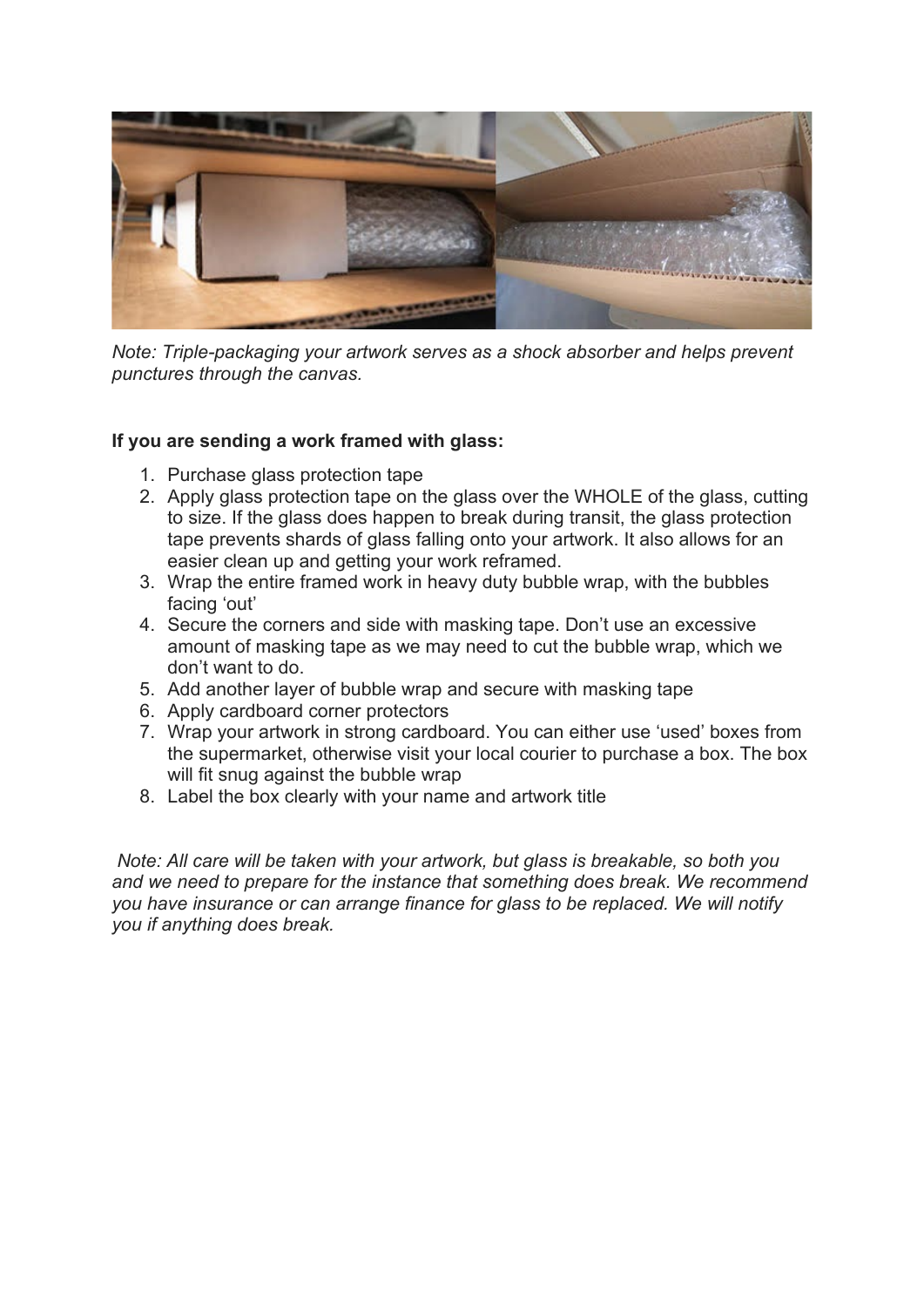#### **For works on paper and unframed photography:**

Because the artwork is travelling to Christchurch and Auckland, we suggest your roll your artwork and secure it in a heavy duty shipping tube:

- 1. Use tissue paper on either side of your artwork
- 2. Lay the tissue paper and artwork onto a thin piece of foam
- 3. Roll gently to the correct dimension to fit inside the heavy duty shipping tube
- 4. Insert carefully into a heavy duty shipping tube. We suggest you get a large tube, so that you don't have to roll your work too narrow.
- 5. Gently insert extra foam either end and then seal with the plastic lids.
- 6. Tape closed
- 7. Label clearly with artist name and artwork title



Note: If you are rolling your work, please notify us, as the work will need additional time to lay flat before install. ALSO remember to include the hanging devices.

#### **For installation works:**

Please remember to include installation instructions!

- 1. Loads of bubble wrap is extremely important
- 2. Contain all elements of the installation in a box or a collection of boxes that are clearly labelled. Remember we will need to lift these boxes, so don't make them too heavy.

*Note: Please notify us of the details of your work so that we can advise on how to best transport your work.*